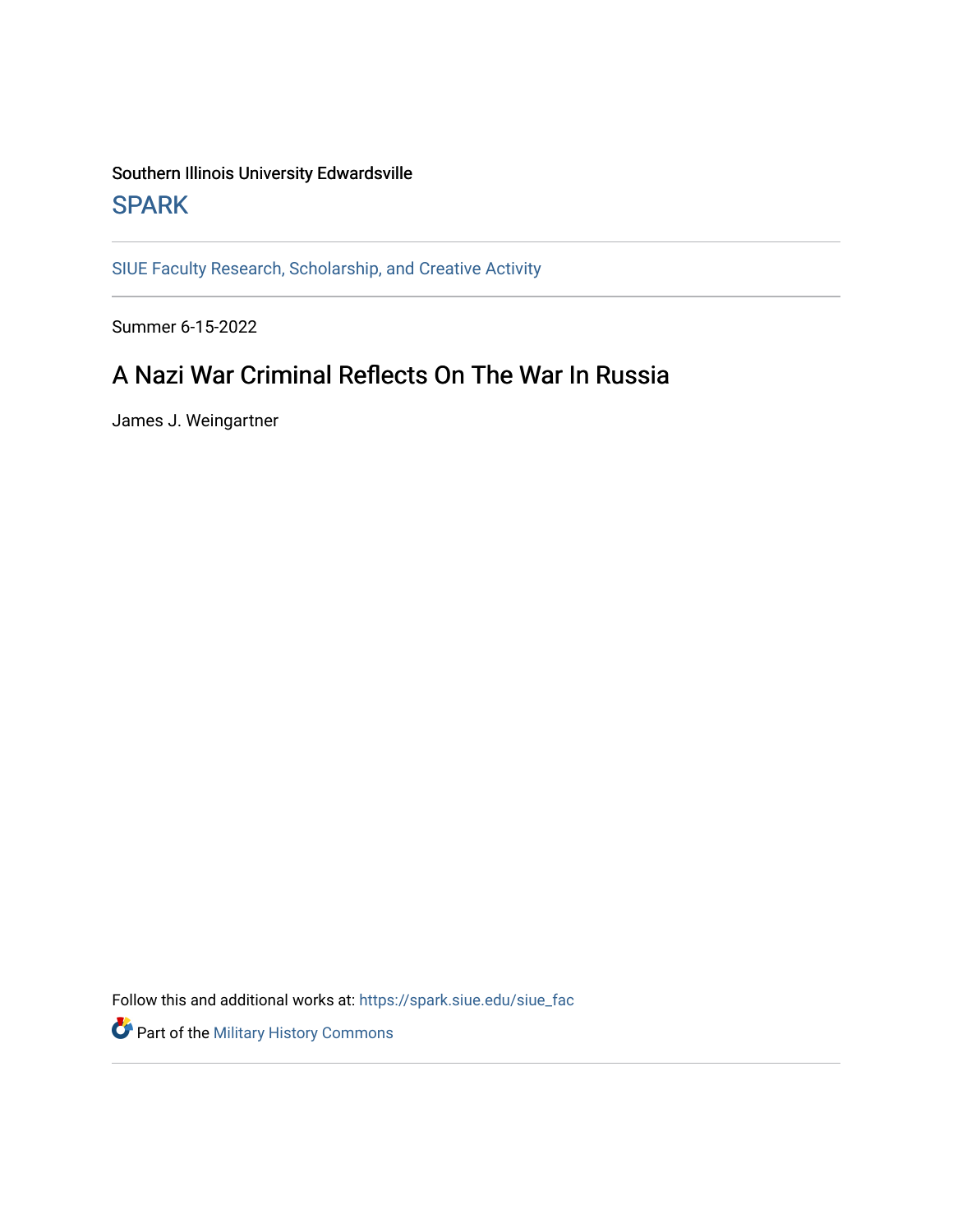# **A NAZI WAR CRIMINAL REFLECTS ON THE WAR IN RUSSIA**

**James J. Weingartner**

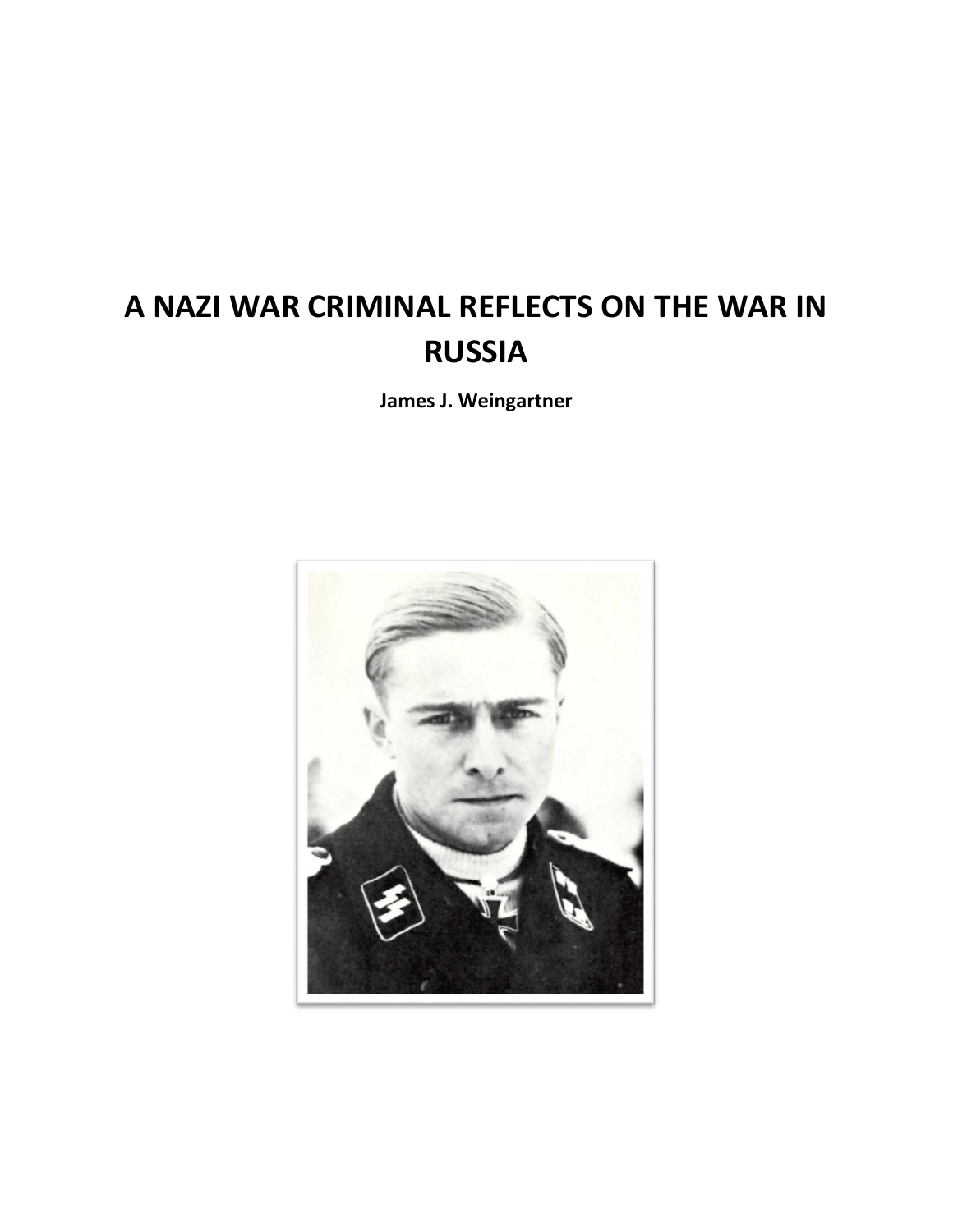#### **INTRODUCTION**

The name Joachim (or "Jochen") Peiper is instantly recognizable to any American with a passing knowledge of World War II. He was the commander of the Waffen-SS battlegroup held responsible for the "Malmédy massacre" of American prisoners of war during Hitler's Ardennes offensive. At the time of his 1946 trial by a U.S. Army court, he was called "the most hated man in the United States." Given the crimes of which he was accused – the slaughter of hundreds of POWs and Belgian civilians –this is easy to understand. Less so is the attention that this man- a relatively minor figure in the host of World War II villains-has attracted over the three-quarters of a century since its end. Peiper's life and career have been the subjects of multiple biographies, some superficial, others the product of prodigious research, and have inspired a stage play by a Pulitzer Prize-winning playwright. This is due in part to the notoriety engendered by the much publicized Malmédy massacre, the worst atrocity committed by Nazi Germany against U.S. forces, and the war crimes trial that followed, the most controversial of the many trials conducted by the United States. But it is also the outgrowth of Peiper's personality, one that some people who came in contact with him including, ironically, Americans, found appealing. He was intelligent and well-read, goodlooking (a dead-ringer for the actor Ray Milland, one person who met him thought), and fluent in English, a vital advantage in his interactions with largely monolingual Americans. His mysterious death in a remote French village early on the morning of Bastille Day, 1976, has served to further stimulate public interest in Peiper.

He was both Nazi true believer and soldier. This probably could be said of any officer of the Waffen-SS, an organization intended by *Reichsführer-SS* Heinrich Himmler to be a body of *political* soldiers who were thoroughly imbued with Nazi ideology, but Peiper was special. Born in Berlin the son of a Prussian officer in 1915, he joined the SS at the age of 18 and after graduation from *Junkerschule* (SS officer academy) Braunschweig, was posted to the elite Leibstandarte SS Adolf Hitler, the Führer's personal guard regiment, in 1936. As an enthusiastic and socially polished young officer, he caught Himmler's eye and joined the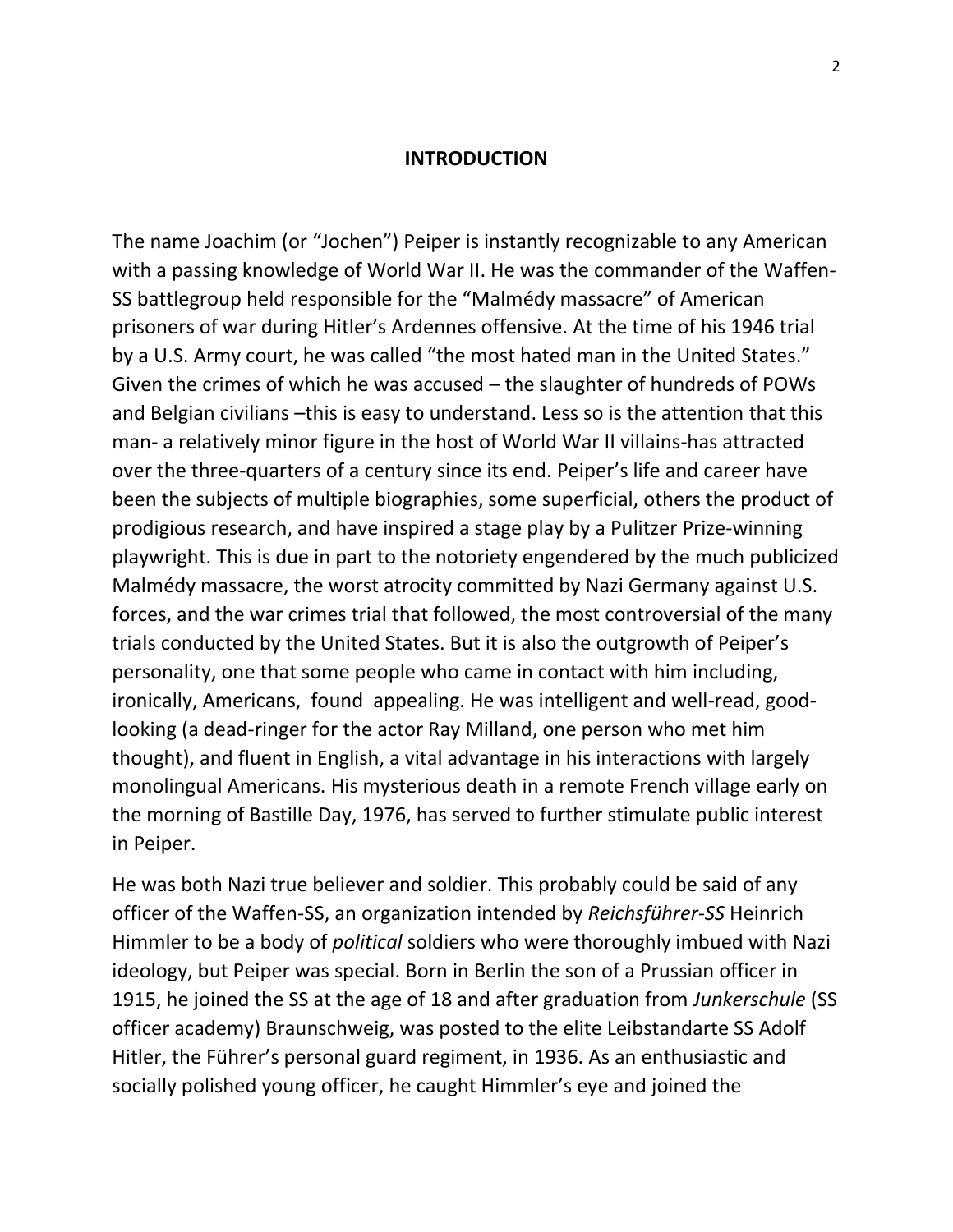*Reichsführer's* personal staff in the summer of 1938, rising to First Adjutant the following year. He was assigned to Hitler's military headquarters for the Polish campaign, but joined the Leibstandarte's combat force for the conquest of the Low Countries and France in the spring of 1940. He returned to Himmler's staff until August 1941, witnessing the initial stages of the Holocaust, before requesting reassignment to the Leibstandarte which was then fighting in Russia. Peiper remained with the Leibstandarte until the end of the war as it evolved into a crack armored division, playing major combat roles on the Eastern and Western fronts, although it was in Russia that Peiper, like the Waffen SS itself, achieved combat maturity. In the Russian vastness the laws of war, fragile enough under the best of circumstances, evaporated in a racially construed campaign of annihilation. It was in that environment that Peiper defined himself as the epitome of the National Socialist warrior – recklessly brave and utterly ruthless.<sup>1</sup>

A long ordeal as accused and, ultimately, convicted war criminal followed his capture by U.S. forces at the end of the war. But Peiper retained sufficient intellectual vigor to write shortly before the trial which would culminate in death sentences for him and forty-two of his men, a fascinating commentary on his combat experiences on the Russian front. The work, dated April 7, 1946, is typed and fills fifteen single-spaced legal-length pages. While he may have originally written the work in German, Peiper had a good working knowledge of English and was quite capable of producing the version which is in that language.

Peiper's American captors had provided him with a desk and typewriter, perhaps in the hope that he would produce something of value to the U.S. Army, or perhaps in order to produce resentment over his favored treatment and a willingness to testify against him among the other defendants.  $2$  But why did he write it? Perhaps as a diversion from months of captivity, during which conditions of extreme stress alternated with long periods of boredom. Conceivably, too, it may have been related in a more direct way to the trial in which Peiper was the chief defendant. He might well have thought it worthwhile to attempt to demonstrate to his American captors the possession of insights into the Russian war machine which would make his survival as an intelligence source more valuable than his death as a war criminal.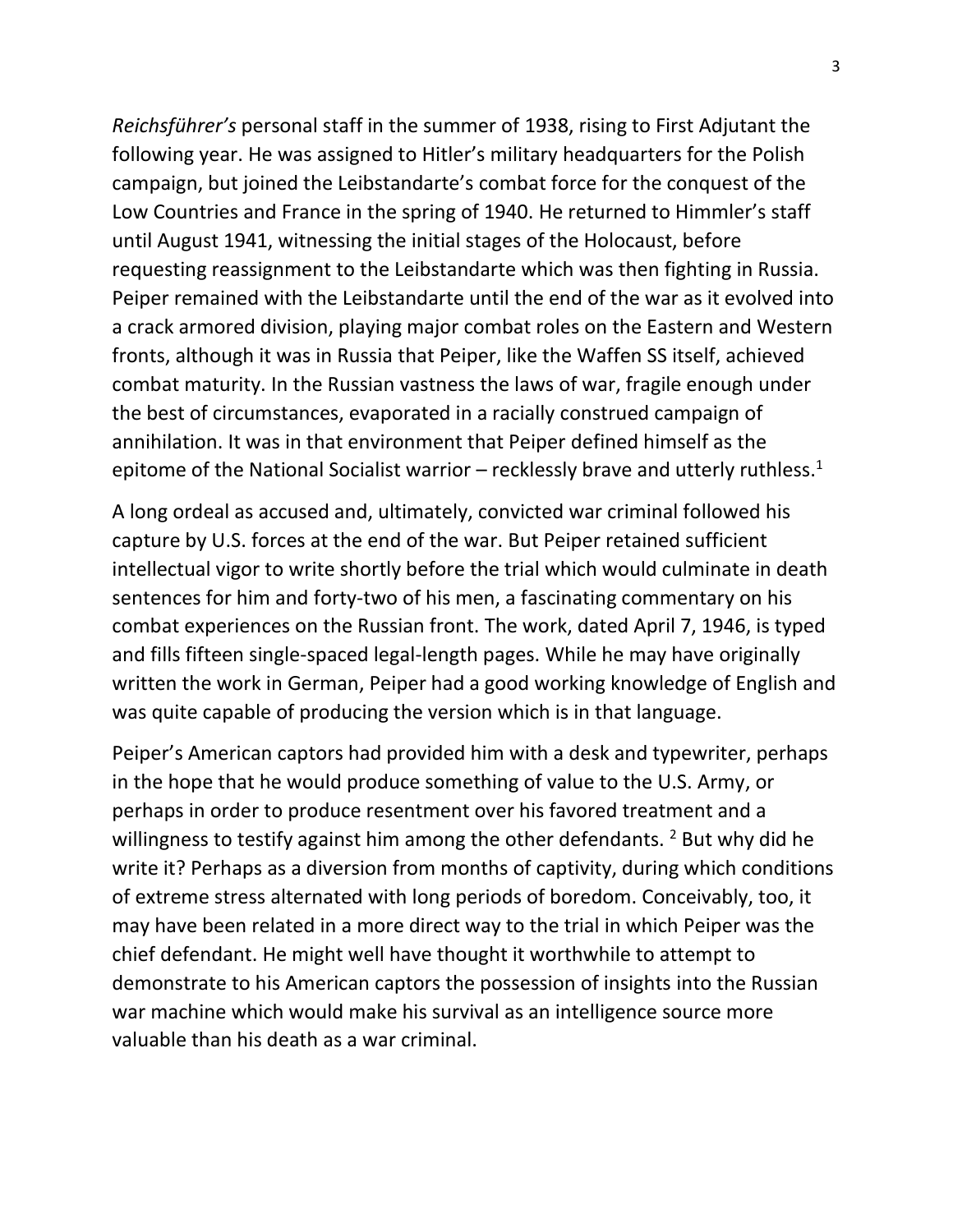Whatever his motives, Peiper produced a document whose historical value lies at least as much in its exposition of the prejudices and thought-processes of a fieldgrade officer of an elite Waffen SS division as in its revelations concerning combat on the Eastern Front. Notable are his generally low regard for German troops other than those of the Waffen-SS and his unwillingness, unlike postwar German Army memoirists, to saddle Hitler with responsibility for the failure of the war against Russia. The typical frontline soldiers' contempt for the troops of the rear echelons and the common German tendency to view the Russian soldier as a mysterious and elemental force are evident.

Although Peiper's command of English was excellent, he wrote in a verbose and rambling style with many constructions that seem awkward to the native speaker. Consequently, his text has been substantially condensed and edited, where necessary, to render it into clear English while preserving the flavor of his often florid writing style.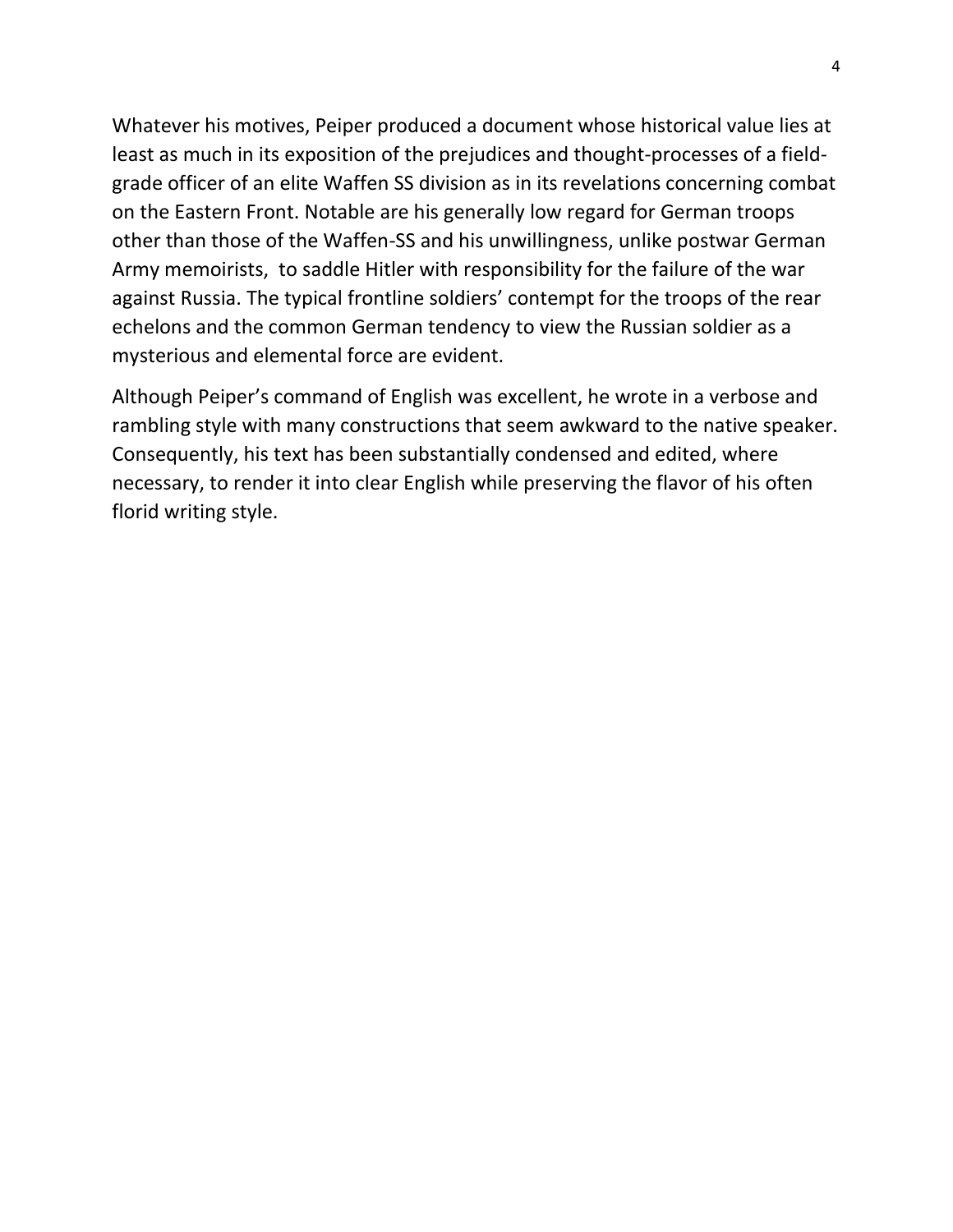## **BRIEF REVIEW AND REFLECTIONS ABOUT THE BATTLE IN THE RUSSIAN THEATER OF OPERATIONS Joachim Peiper**

The report laid down here is based … on the experiences of a front-line officer. It reflects my own interpretation and does not claim … overall validity.

The start of the war in the East … saw the German Army … intoxicated with … the necessity [of waging] a "preventive war." In spite [of the fact] that one did not know hardly anything about the enemy, we thought we would be able to force the military decision in about three months' time. Our arrogance [and] also the underestimation of the enemy was typical …. The inner structure [of the army], not grown organically, was like an oversize head on legs of putty and could in no way compare with the Army of World War I ….

The divisions of the Waffen SS were small in numbers and not yet [tested]. They [represented] in every respect an elite. On account of the political reputation attached to them, there existed tension with the Army Command. [They] felt our existence as an innovation without tradition and as a political hazard, and therefore endeavored to wear is down as quickly as possible….

The Ukraine received us as liberators and waited for [our] proclamation of their independence. The shortsighted setup of our civil administration created the enemy in the [rear] …and was, in my opinion, a decisive error. It is also my [belief] that the backbone of the Soviet Army was broken in the autumn of 1941. If … German politics and propaganda would have had the same … impact as the army, the war could have been brought to an end in the same year…. A peace at this time without doubt could have been within reach and also would have … given us protection in the rear for a one front war in the West.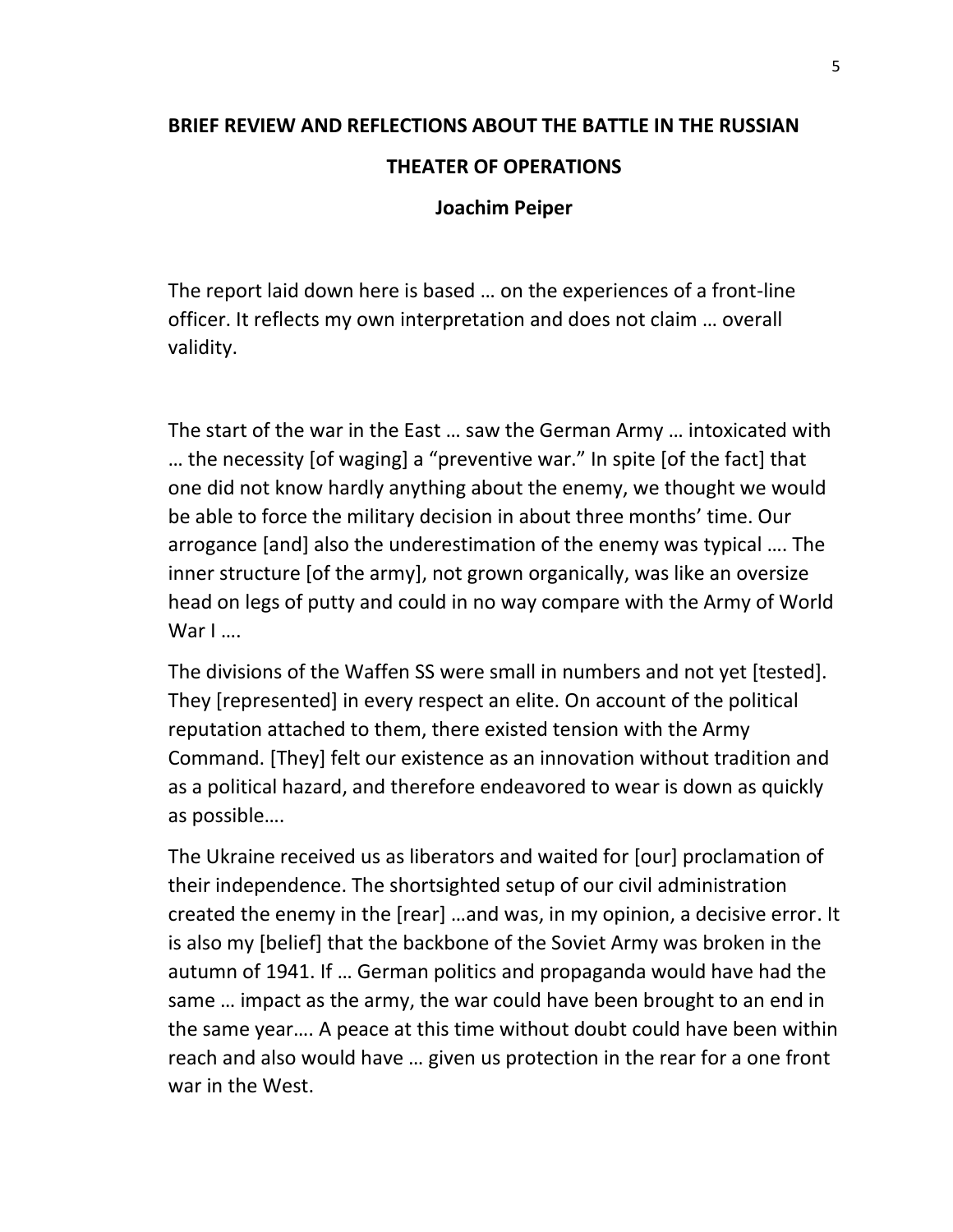The incredibly severe winter of the year 1941-1942 forced the German Army to halt the offensive and was the beginning of the end … The capacity of the extremely poor road net did not suffice … to satisfy the front lines …. At the time when rear echelon life was gaining ground and constituted the first crystallization points of a moral disintegration which extended its magnetic field up to the troop headquarters , the front line had to be selfsufficient and looked gloomily at the thriving poison flower flourishing in the hinterlands. At an average freezing temperature of -30 Celsius, I remained with my company in the foremost [trenches] without a day of relief. Our winter clothing was almost entirely of Russian origin and the food consisted only of millet. <sup>3</sup>

The year 1942, in spite of apparent successes, had absorbed the last offensive strength of the Army. The Air Force, through long hibernation and high standards of living, had become a gentleman's weapon which lent no ear to the needs of the petty infantry soldier but spoke uneasily of bad flying weather. Since our own propaganda forecasts turned out to be incorrect, the Russians had come through the winter amazingly well and nowhere [could an end] be seen. The first voices of discontent were raised and the seed of disintegration fell on favorable ground. It is my conviction that the Chief of the General Staff was the driving [force] …. [Possessing] a strong caste spirit, he often stood indifferently … and regarded [developments] more from a scientific than a national viewpoint.<sup>4</sup> As they regarded the Führer from the beginning … as a political adventurer, many of them felt … a certain satisfaction without considering that they were sawing the branch on which they themselves were sitting ….

Stalingrad became the moral turning point of the war. Had Paulus (as we all expected…) fought to the last man, the sacrifice in this critical time would have proved itself to the entire Army as an immense moral boost.

… the cruelty of the enemy leadership had up to then forced the German soldier to extreme [exertions] and did not let arise the thought of the possibility of capture. [Since] now a German Field Marsha. And his troops fell into the hands of the Bolsheviks alive and since they also received good treatment judging from the propaganda …, it was established that the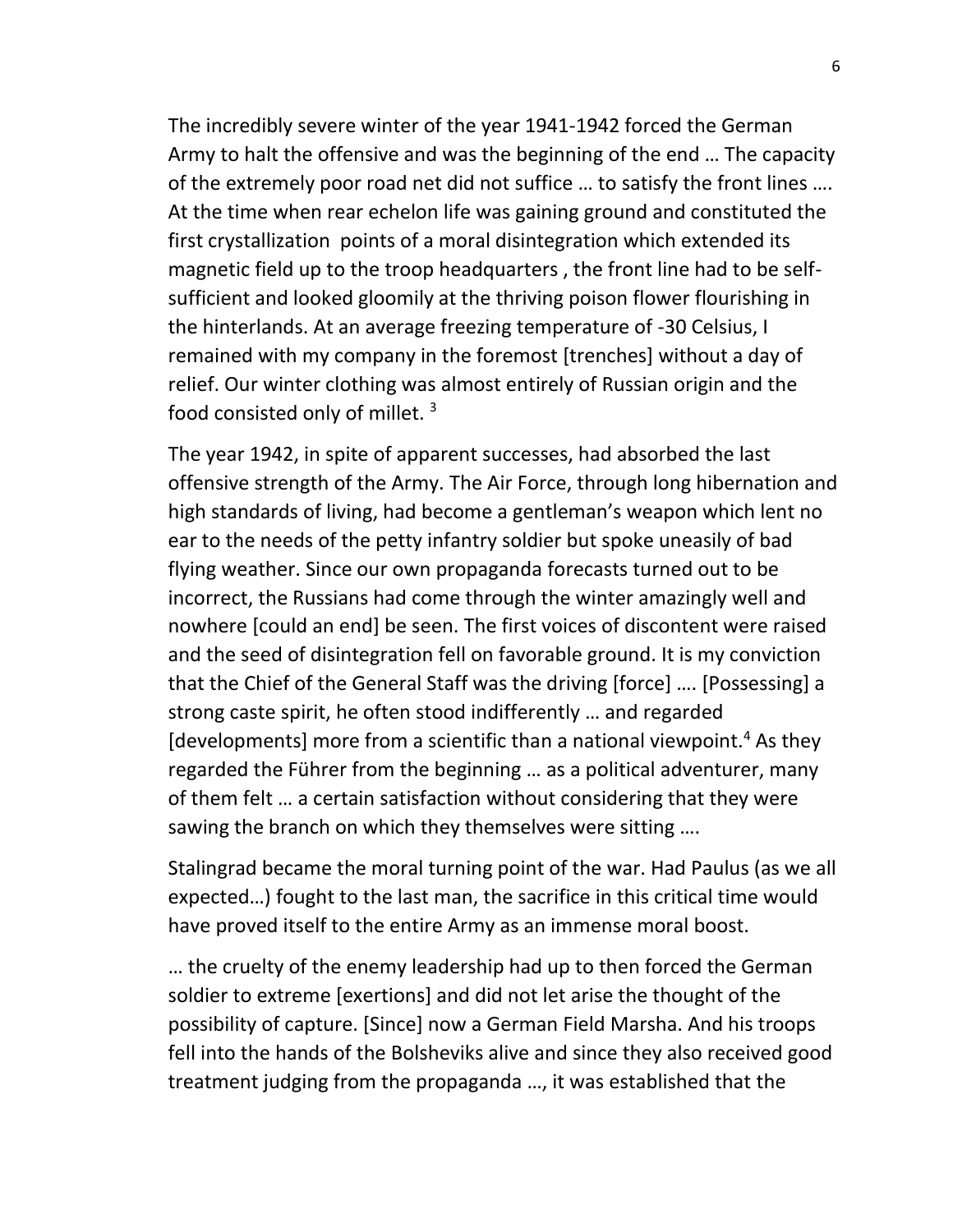Bolshevik could also be humane. The Army soldier thus lost to a great extent the fear of capture …. It is superfluous to mention that the Waffen SS did not fall for this siren's song.

The worst [result of Stalingrad] … was [the] "getting surrounded complex." The local commander…felt henceforth the Stalingrad "Sword of Damocles" float over his head. The fear of getting surrounded as well as a consciousness [of] … flanks and … rear became a mania with the German Army. The retrograde movement itself became heroically tinted and [legitimized] by false reports.

[He] who quietly and bravely did his duty caused no comment and in his seclusion remained the fool. [He] … who did a lot of hollering, making an elephant out of every attacking mouse, was officially commended and on top of it received quick aid in cases of emergency ….

In the course of time the command realized that fifty percent [of front-line reports] should be disregarded. Since … this procedure had no bearing on the actual situation, many a small honest commander was expected to do tasks which were sheer madness and which had to shake … [his] confidence in his superior. At first the orders were followed; later on, one was satisfied with the telephone report of fictitious combat ....

Once, upon orders from my commanding general, I had to attack a place which had thirty-two … anti-tank guns …. I had four Panzer IV's at my disposal …. After attacking three times, each of them had received about fifteen hits …. The panzer generals had taken part in the initial stage of the war in the West as subordinate panzer commanders. They had the delusion that they were still living in that happy period, and did not want to recognize the decisive development of the anti-tank defense. As a matter of fact, due to all this, disobedience spread alongside fictitious reporting. Fictitious reporting and expedient reporting as well as resulting military disobedience were, in my opinion, the causes of the inward decay. The rear echelons demoralized the young reserves passing through …. The actual state of affairs … did not penetrate … the wall of the higher headquarters and the decisions of the Fuehrer were thus based on wrong suppositions ….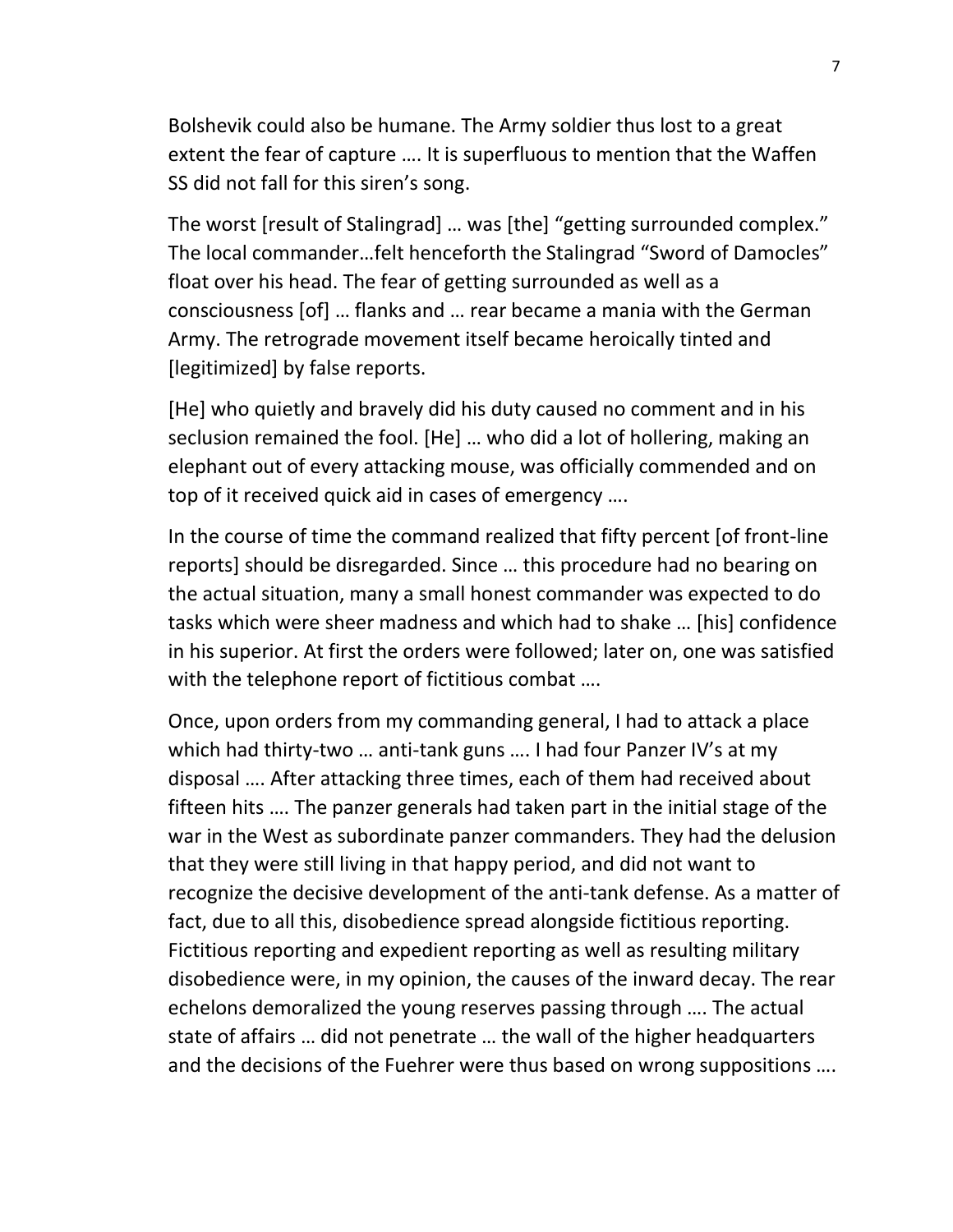The old divisions of the Waffen SS, as "fire brigade of the Eastern Front," rode from one crisis to another.<sup>5</sup> Together with some good tank divisions of the Army, they … performed amazing deeds. Severity against friend and foe became a necessity for survival and … human life lost its value.

Germany's nerves were exhausted by culture and civilization. The efficiency of the cultured Occident lost out against the primitive, instinctive strength of the Asiatic onslaught!

I have not encountered a well-prepared German attack yet … which did not lay claim to a decisive success …. The extent of the breakthrough was dictated by the bringing up of supplies and the poor road network. An effective pursuit was therefore always strictly limited. As the attack was usually halted with the beginning of darkness, we … gave the adversary the opportunity … to organize a new line of resistance …. The Russian himself concedes that this was his salvation in the first year of the war.

The tremendous [extended] front made all sector commanders wish to organize … a continuous line. [Since] for one division a sector of twenty to thirty kilometers … was not an unusual occurrence, it is not difficult to compute how thin these positions were …. "He who wants to protect everything protects nothing!" …. By intentionally weakening … forward positions and by ignoring the resulting gaps, … a reserve could be created and entrenched in depth. Our infantry companies … always operated with counterattack reserves of four to six [experienced] men who were able to throw back entire companies of the intruding enemy. If our infantry divisions would always have had an anti-tank battalion (divisional assault gun battalion) as a backbone, it would have resulted in an invaluable stabilization of the front. The panzer divisions committed for the defense had but little infantry at their disposal. However, they possessed … strong mobile fire power. From this, the development of an "offensive defense" resulted ….

The war, oscillating in great spaces, created the combat team and … and it received more and more significance. This [was] an independently operating unit of [from] company up to brigade size which, due to its special missions and the great distances which are so difficult to bridge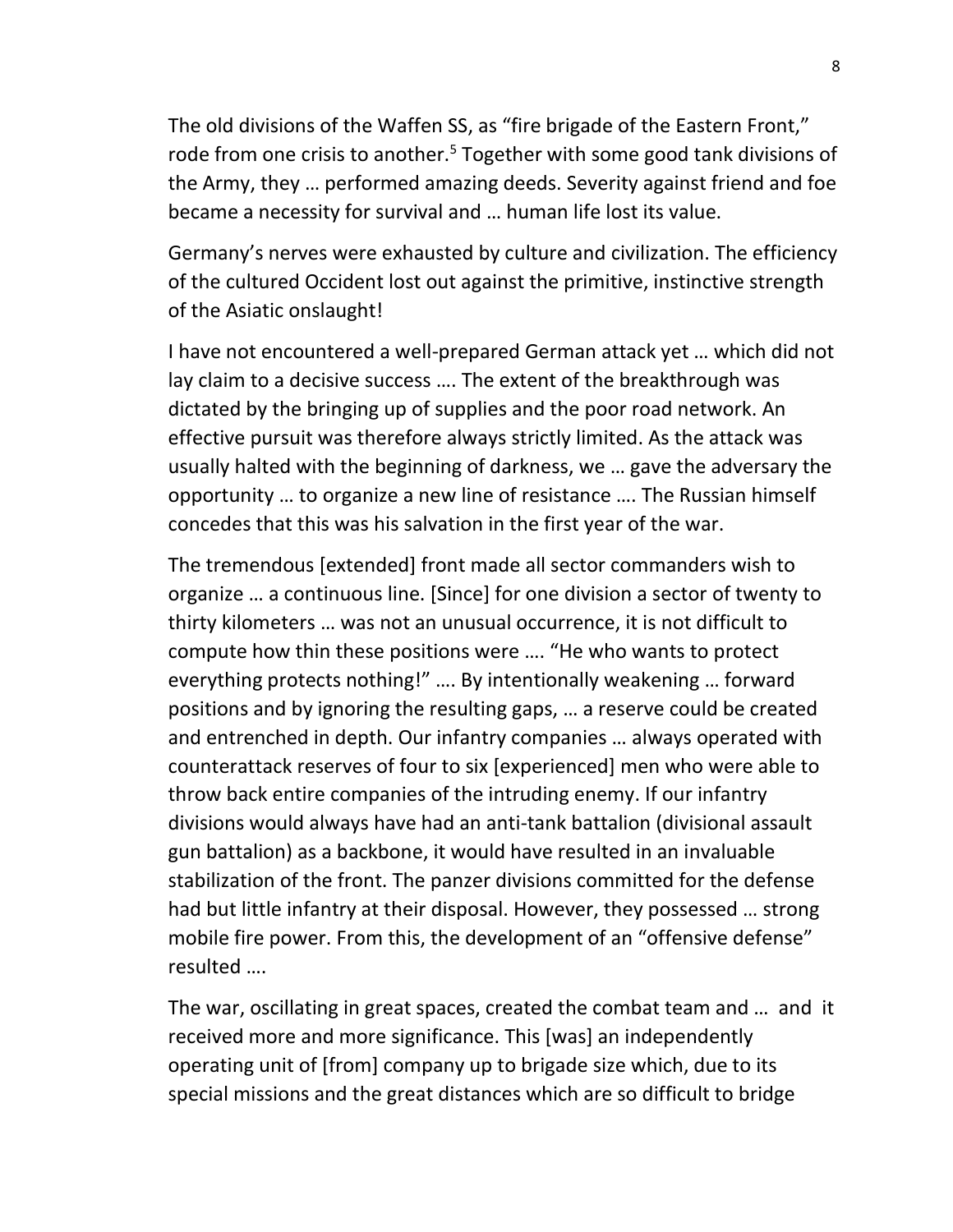from a communications point of view, [was] generally self-sufficient. The composition depends on the missions. The ideal form was the armored group which, besides the panzers as backbone, had at its disposal infantry (on armored cars), artillery (self-propelled) and engineers.<sup>6</sup> This is a composition similar to the panzer brigades which were organized during the last years [of the war]. The open plains of the Ukraine were the right hunting grounds for these units and they … often accomplished astonishing results far in the rear of the enemy. Decisive here was the personality of the commander. The division commander remained in the background …. [With] virtual elimination of major headquarters sitting in the rear, the brunt of the fighting was … borne and its course determined by the [machine] gunner, group leader, assault troop leader and combat team commander.

…a few points [concerning German weaponry] deserve to be brought up. The best the infantry had was the MG 42. This unpretentious wonderweapon free of stoppages is by far the best machine gun known to me.<sup>7</sup> Also outstanding was the 8.8 [ cm or 88 mm] anti-aircraft gun, the heavy infantry gun (s. I. G. 15cm) and  $\dots$  the heavy smoke screen mortar  $\dots$ <sup>8</sup>

In general it should be noted that we had too many different … overdeveloped weapons. A panzer division with 150 different kinds of ammunition is in the long run unbearable for the supply system…. Our panzers were superior to all enemy tanks. But here, too, the fancy of the German for complicating became apparent … which … had [its] effect on … output …. [This] required … the servicing crews to become more and more efficient and competent. Since, however, the crews necessarily had to become worse [less efficient?] as time went by, the standard of technical development during the last two years [of the war failed to match] the performance and knowledge of the crews. The loss of a great numbers of panzers due to faulty servicing had to be the result …. Of the great number of panzers which I lost, three-fifths of them had to be blown up. This is the [result] of … mechanical failure ….

The race between armor and Pak (anti-tank guns) has without doubt been decided in favor of the latter (if no new steel alloy … is invented).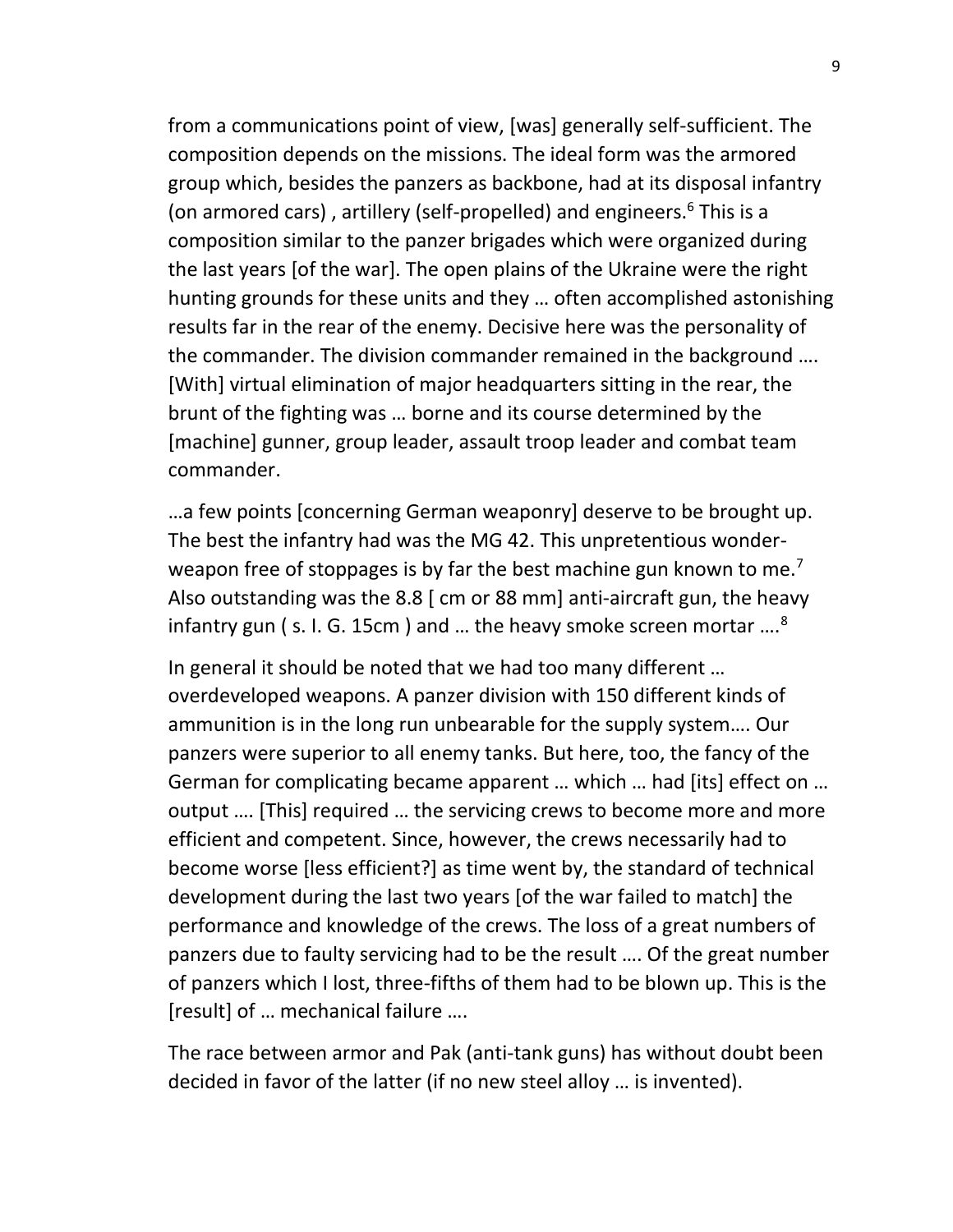Therefore, it appears to me … senseless to go over a weight of seventy tons.<sup>9</sup> More important than heavy armor are high speed and the covering of great distances.... The present guns are quite ample with the exception of [their] optics. An automatic gear connecting telescopic sight and rangefinder [are] required. $^{10}$ 

The *Panzerjaeger III* … was our most dependable assault gun. The *Panzerjaeger IV* (7.5 cm gun, length 70 ) introduced in the last year [of the war] was good  $...^{11}$  ( I consider the American TD/M10 as superior).<sup>12</sup> I do reject *Jagdpanther* and *Jagdtiger.* They did not prove themselves, in my opinion.<sup>13</sup>

### **The Russians**

I only experienced the "Russian" in time of war. Because of [that] and also on account of the innumerable [component] races …, it impossible for me to analyze the man as such. Generally, one could only note that his cruelty increased [as] the square of the distance from our Reich border ….

The people are indoctrinated … politically to such an incredible degree that a comparison with the former regime of the National Socialists is entirely out of place. As a matter of fact, one would have to classify the latter practically as democratic by comparison.

If, at the outset of the offensive, the Waffen SS [considered] itself a welleducated body of troops … politically, it soon had to realize that, compared to the Russians … political indoctrination had hardly been touched. This fact certainly was the greatest surprise we experienced at the beginning of the offensive ….

Although uneducated as a rule, the Russian is by no means … dumb. A master of improvisation, he possesses to an amazing degree the ability [to adapt] himself to situations…. He learns from mistakes and experiences … one finds in all fields good but one-sided specialists. The leadership of the lower and intermediate commands improved steadily [during] the course of the war. The ability to keep going even on very little and [the] capacity for suffering surpasses our European comprehension. His instinctive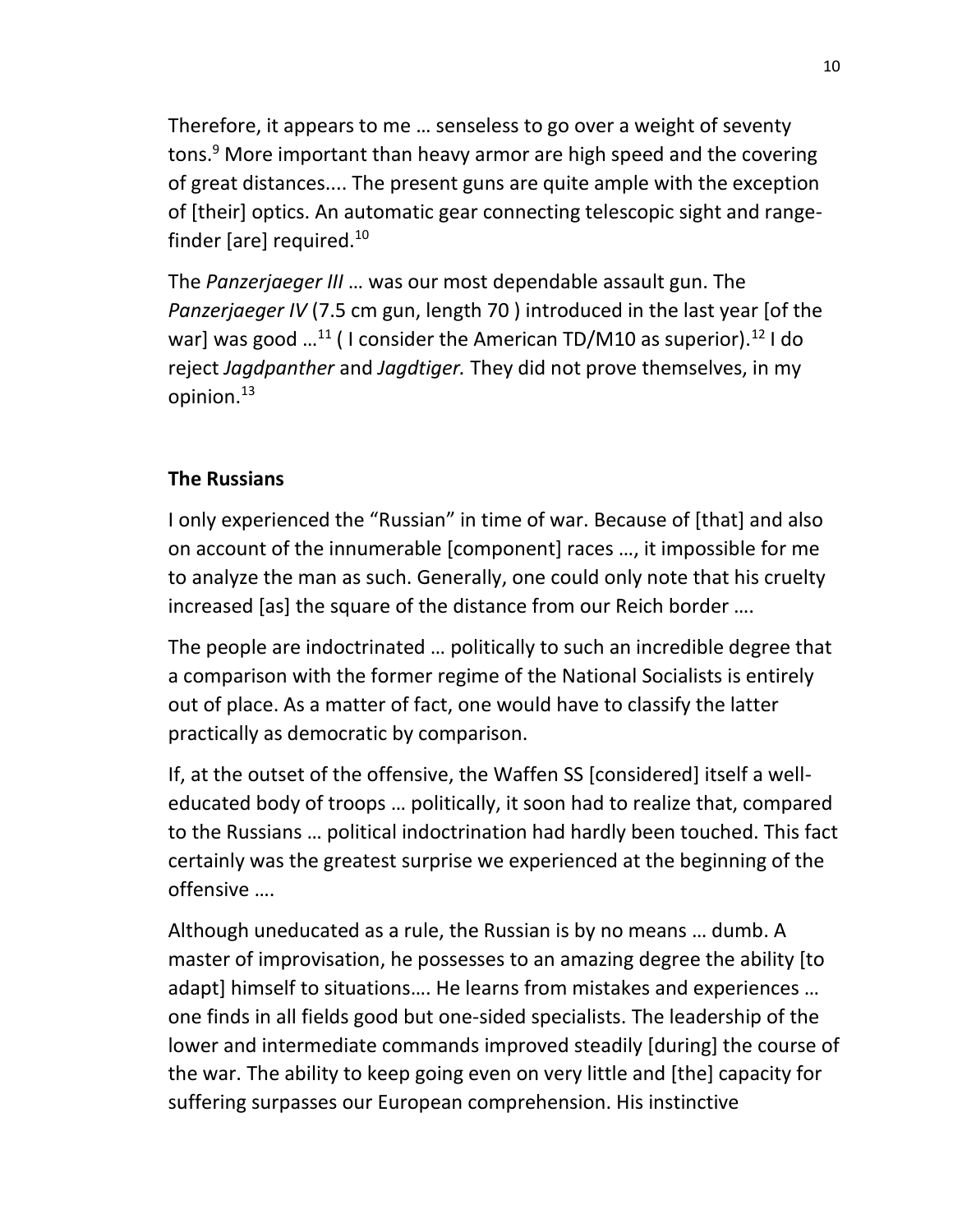connection with nature … at night makes him especially dangerous at night and during inclement weather …. The darker the night, the heavier the rain, and the stronger the snow storm, the more [certainly] an attack … can be expected.

The "political" officers were, according to my experience, always the driving force. [If] these people were absent, the resistance collapsed quickly in most cases. The officers mostly shot themselves prior to capture because they did not dare to go to the rear [and they] were afraid of reprisal measures against their families. Without the … "shot-in-the-neck system," the Red Army would have folded up a number of times. $^{14}$ 

Although a great number of types [of tanks] were developed,…prime importance was placed on the … T-34 in production and actual use …. If one likes to talk about the decisive weapon of the Eastern Front, then the honors unquestionably have to go to the T-34 ….

As the development of artillery on self-propelled vehicles went hand-inhand with [that of] the assault guns, a sharp distinction could not be observed …. The enemy considered the ability to cover great distances and high caliber guns of decisive importance. On account of the heavy oil [diesel] motor, they had an immense radius and were capable of detaching themselves for longer period of times from their supply bases. Only [in this way] did they become really dangerous to us. The best model, which appeared at the front only in March 1945, was the assault gun SU 300. Having an operating radius of about 380 km., it has an extremely low silhouette and a 10 cm. gun with a large capacity for carrying ammunition. The performance of this gun is superb. At 1000 meters it shot [through the Panther's armor] and, according to Russian reports, it [could] fight the *Königstiger* successfully at two kilometers ….

Enemy infantry weapons which proved to be most irritating [sic] were:

- 1. The medium and especially the heavy mortars.
- 2. The bazookas
- 3. Explosive ammunition for rifles and machine guns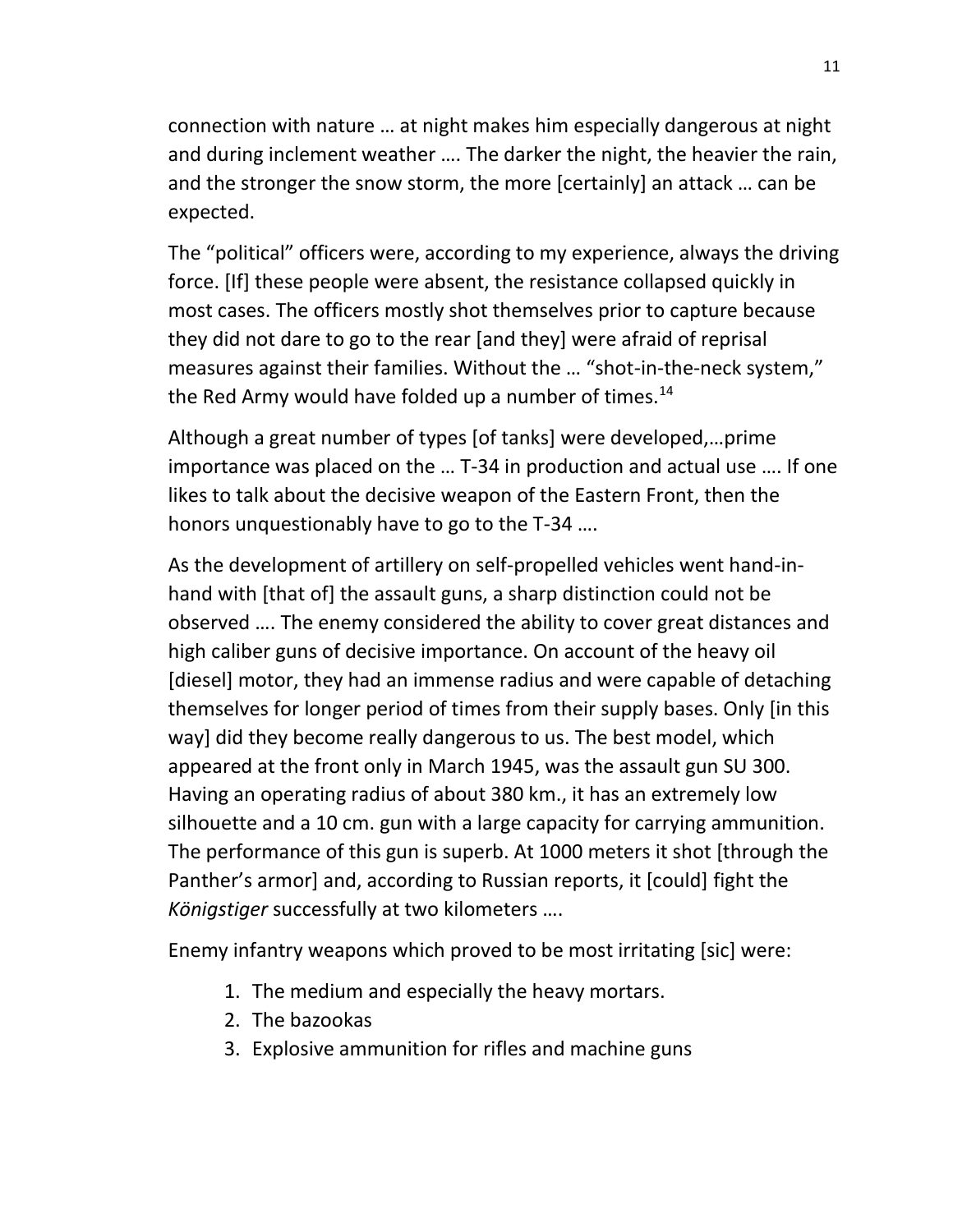The Russian mortars of all sizes were very much superior to ours with respect to range. By collective commitment and by organization into batteries and battalions, devastating effects were achieved due to [their] rapid firing as well as … accuracy.

Hand-in-hand with the development of the Pak went the distribution the distribution of bazookas to the infantry on a mass scale (30 weapons in a 300 meter-wide trench [was not exceptional]. The weapon is simple and unabusable. It shoots more accurately than an infantry rifle. The Panzer IV was pierced easily at the sides. The same applies in rare cases to the Panther. Even several Tigers have been lost in this manner! The bazooka was mainly feared, however, by our infantry. Their attack was usually stopped by the fire of the bazookas ....<sup>15</sup>

Explosive-type ammunition was used by the enemy to an increasing extent as time went by. The wounds caused by even the slightest contact [were] terrible…. Had we decided to introduce it in the German Army, the Russian losses would have been infinitely higher ….<sup>16</sup>

On account of his whole nature …, The Russian as "cut out" for the defense. The peasant, not yet touched by civilization, moves with much more confidence through the landscape and knows … how to make use of nature ….This became apparent in the selection of his positions. What is accomplished here in respect to digging, sometimes during the night, defies … description! Besides the extremely clever choice of terrain … the characteristic feature is the immense depth of the battlefield. While we furnish the necessary backbone to the main battle line by crossfire and flanking positions, this was less apparent with the opponent. Instead, he [had] a maze of supporting bases, lying one behind the other. I have seen them up to a depth of sixty kilometers which deprives even the swiftest attack slowly but surely of its driving power. $^{17}$ 

The concept of "all around defense" is generally applied. Usually all trench systems have a second line of protection of tanks or anti-personnel mines. The infantryman possesses an unusual amount of close combat equipment: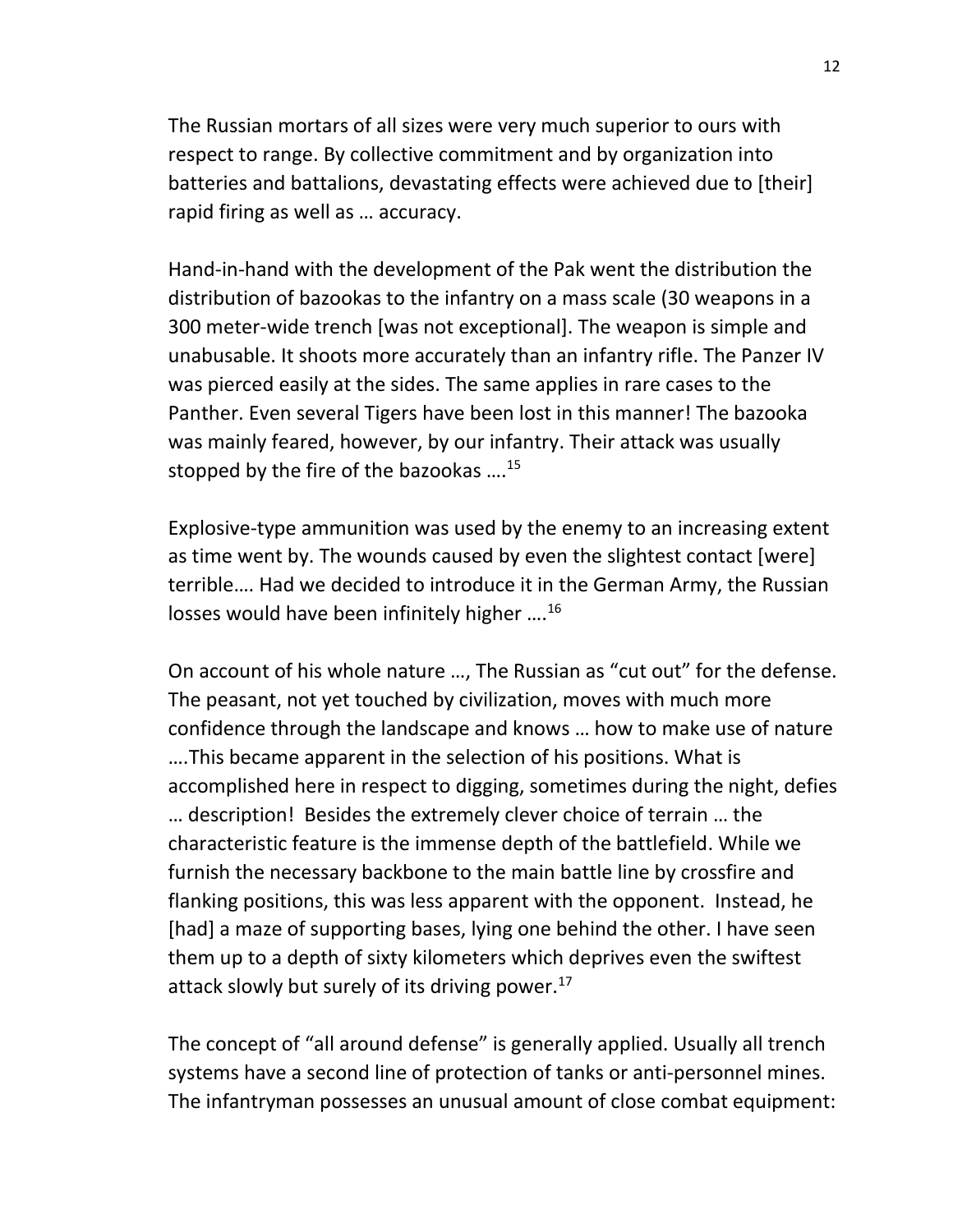machine pistols, hand grenades, anti-tank grenades (an oversized edition of the former), fire bottles ("Molotov Cocktails") and the bazooka. Also the sharpshooters play a part which should not be underestimated. They receive their training at special schools where one differentiates between head and stomach-hitting specialists. The sharpshooter's psychosis is acquired very quickly by the attacker….

The backbone of a [Russian] position is the Pak …committed [in the]" Pak Front," "Pak Bar," [or] "Pak Resistance Point."<sup>18</sup> As a rule, the gun is dug in up to the muzzle and is excellently camouflaged and adapted for 360 degree fire. Under "Pak Front" we [understood] a continuous array of guns entrenched [at] equal height. Great emphasis was placed here on the flanks. Often the arrangement was … in [the] form of a horseshoe with the opening towards the opponent. The Russians let the [enemy] tanks enter this "dead-end street" and run on mines, in order to shoot them up from three directions. The fight against these Pak Fronts is extremely difficult and high in losses. The "Pak Bar" was the Pak Front on a smaller scale and was used for the blocking of terrain strips favorable to tanks. The "Bar Resistance Points" were distributed in a chessboard manner over the entire depth of the battlefield. Adjacent to sectors, villages or heights, they [constituted] fortresses shooting into all directions and were extremely difficult to combat.

The fight against the Pak was much more difficult for us panzer people than against the tanks. It constituted our "daily bread" and as a rule was fought without any assistance. If we had had the… help of artillery and especially of airplanes, Oak Fronts would not have been any problem…. In the winter [of] 1943, we destroyed a Pak nest east of Zhitomir. In a sector of 600 X 400 meters, thirty-two heavy Paks were dug in. In the spring of 1945, I started with the mopping up of the Gran bridgehead with about seventy vehicles, mostly Panthers. Within six days, we had destroyed about 400 heavy Paks… I had twelve usable vehicles left.

…the [Russians] used to bury all not fully maneuverable tanks into the ground up to the turret. They were echeloned in depth in such a manner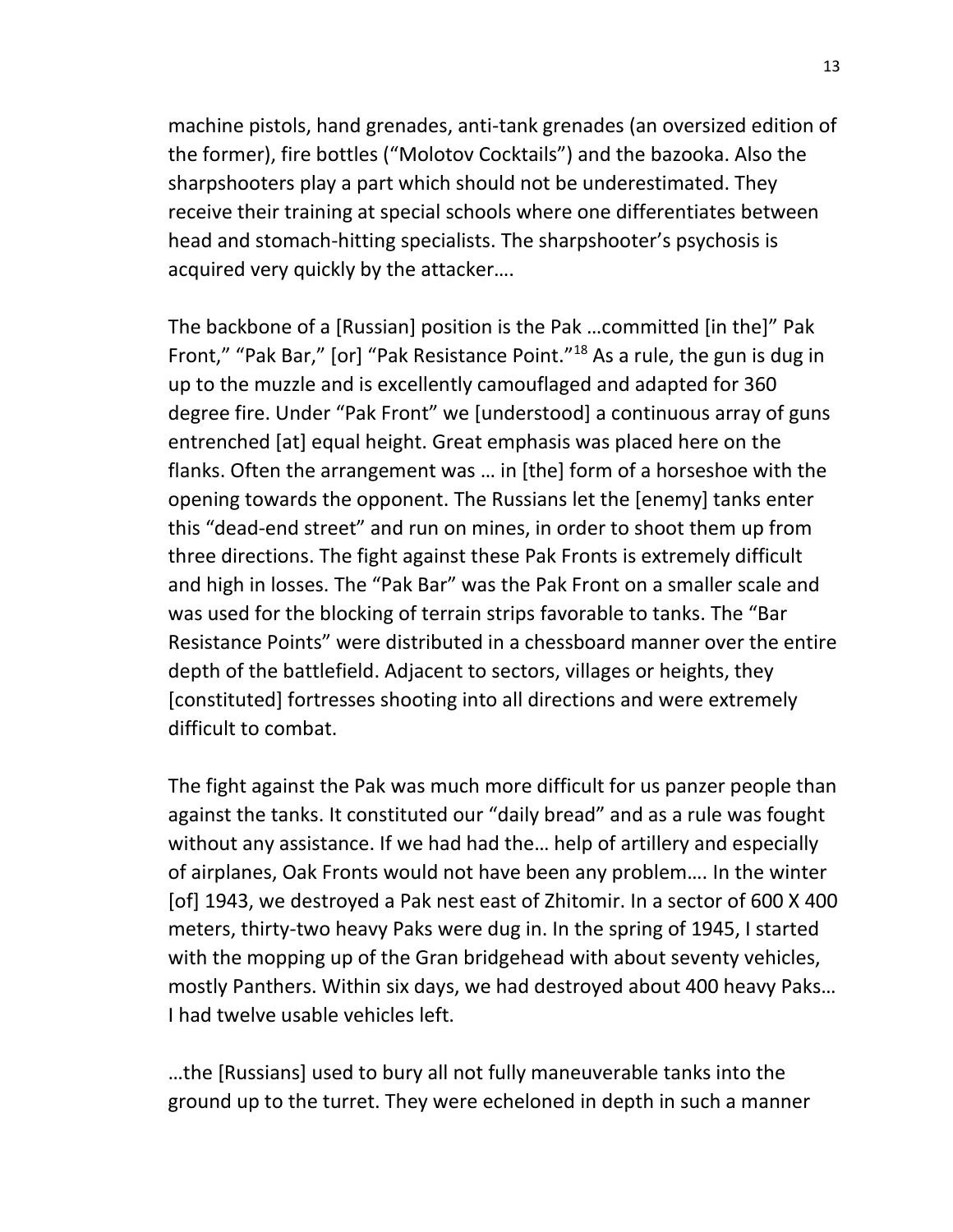that they could support and cover each other. Their elimination is extremely difficult. Usually, this succeeded only through [the use of] Tigers or 8.8 cm. flak at great distances or dive bombers….

Only rarely did the Russians organize counterattacks to repulse the opponent who had broken through, since the subordinate commanders did not display initiative and the influence of the higher commanders was eliminated through the destruction of the telephone communication lines which were usually very elaborate.

…camouflage deserves to be mentioned once again. In my opinion, the Russian is unsurpassed in this skill.

The Russian fortifies his rear area tirelessly during times when the front is quiet and even when the superiority is his. Every village is a fortification and all weapons of the reserves and service units located in the rear areas are always organized into a porcupine-like defense. Even here, one still encounters mines….

The strengthened rear areas … as well as the fortifying of … villages … lent to the enemy retreats the characteristics of a holding campaign, always offering new points of resistance. By recklessly sacrificing his rear guards, the Russian knew … [how] to circumvent decisive blows ….

The opponent knew extremely [well how] to conceal the preparations [for] his offensives. Nevertheless, the signs were unmistakable [and] as a rule consisted [of] intensified reconnaissance activities and the adjusting fire of the artillery. The reconnaissance is carried out to battalion strength, and its feelers cover the entire width of the front. [When] the weakest spot has been located,…[the Russian] immediately breaks through and digs in at once. The reconnaissance …, now carried out in depth, enlarges the point of penetration (mostly at night) and, with the coming of dawn, the full impact of the attack [exploits] this breakthrough.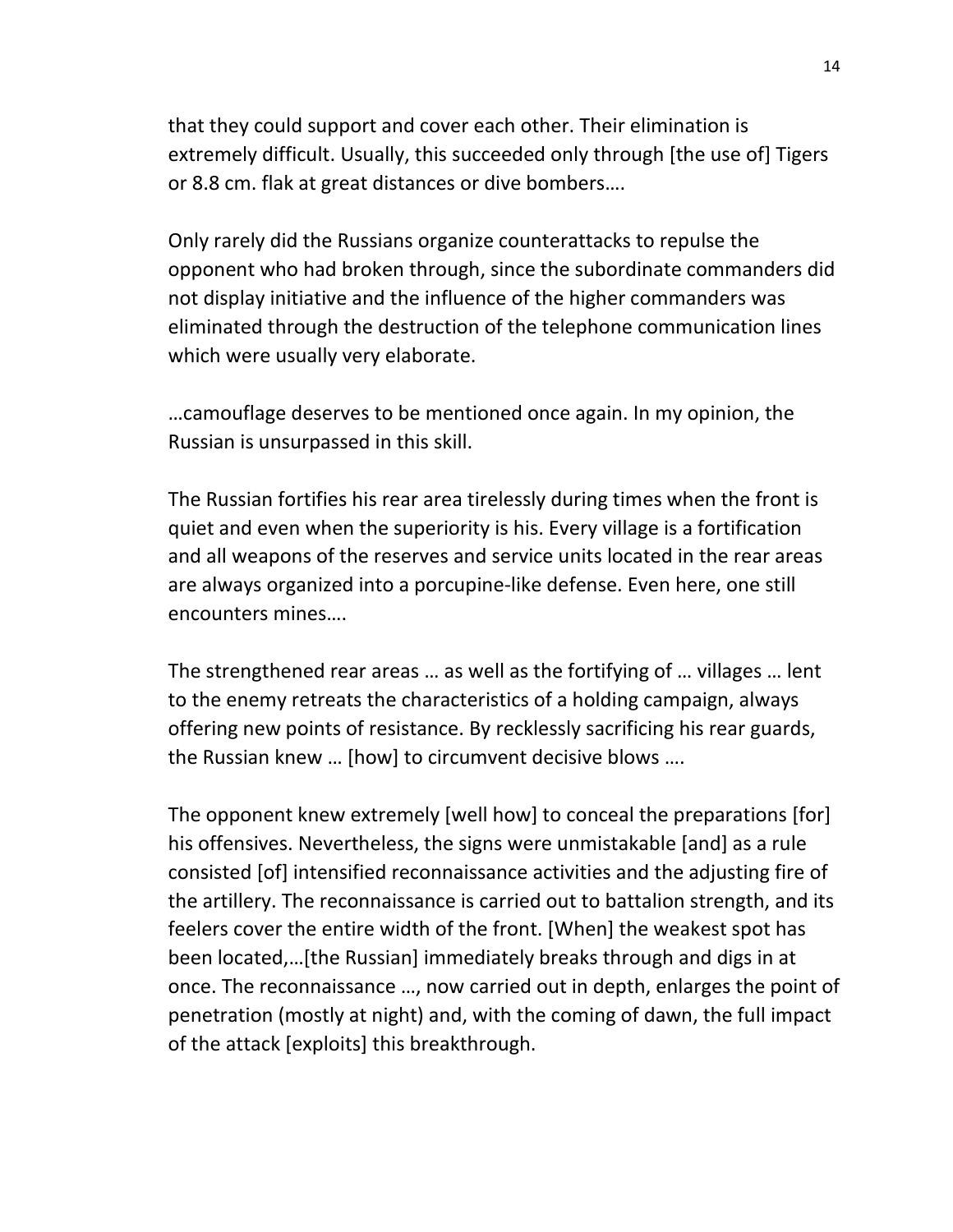It was of the greatest importance on our side to have the boundaries [of defensive positions] overlap, since the enemy reconnaissance was able to locate them with the [unerring] precision of a sleepwalker….

After a scrutinizing reconnaissance …, the artillery barrages opened up….The prime mission [was] the destruction of our anti-tank weapons. Also numerous Paks were brought up under cover of darkness into prepared positions close to the mail battle line which were now able to fire pointblank at the spotted heavy guns and, at the same time, represented the protection for the panzers about to be committed  $-$  a practice which definitely proved itself!

While the first wave of tanks fought the [remaining] anti-tank guns…, the second and third waves with mounted infantry tried to force a breakthrough; subsequently, the mass of infantry rushed up … storming into the gap to combat our trenches from the center towards the flanks. In spite of the penetrations of the Russian steamroller, our panzer counterattacks [achieved] complete success if they were executed at the right time! As a rule, the enemy tanks drove into us blindly like an amok runner. The battles took place at very close range and cases of ramming were numerous. Reverse slope positions are particular favorable for the interception of these thrusts. One hundred sixty-nine T-34s broke into my sector during the summer offensive "Belgorod" along an 800 meter front. A small force of my regiment, by chance located on the reverse slope, destroyed them to the last vehicle!

Once the enemy mail battle line has been broken, the pursuit elements, mostly small in number, are committed along a broad front. A standard formation could not be recognized. [The Russians pursued in] packs of five to twenty vehicles (sometimes up to eighty) joined by up to one to two companies on trucks. Typical were … the numerous anti-tank guns and mortars towed along. Often, every combat vehicle had its own anti-tank gun attached.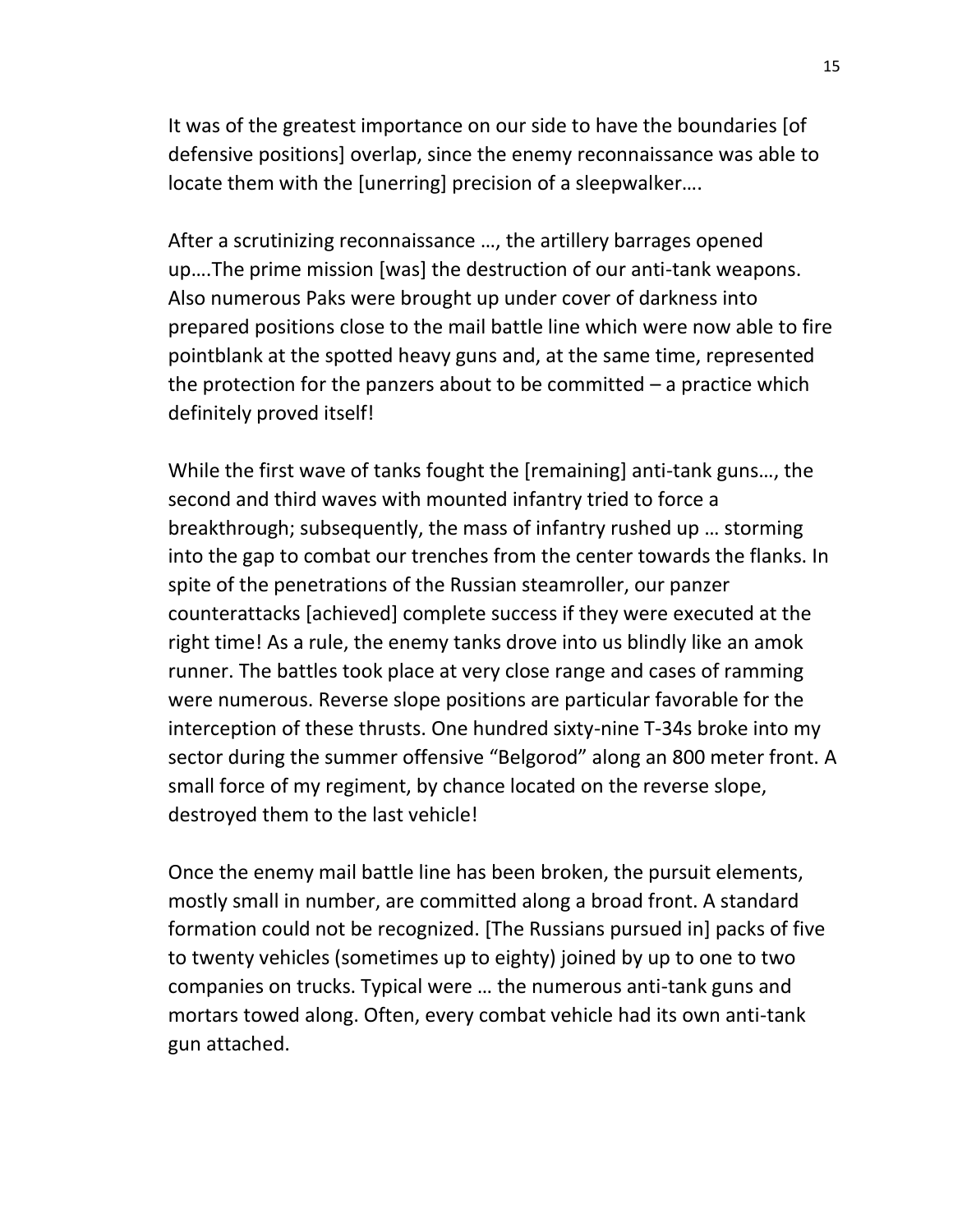With the mission [to gain space] … these groups moved westward as rapidly as possible. Their immense … range played … a decisive part. On principle they did not engage our rear guards. [If] they encountered resistance, it was [bypassed and] the original direction was maintained. Considering our total lack of reserves,…there was nothing…to stop these wolf packs. Spreading panic and fear, they chased the fleeing service units and shook the entire rear …. Once … the pursuit-objective was reached, the Russian established himself in a village and prepared for defense. Whenever [it was possible] to improvise a [counter] attack by service units hastily gathered up, they encountered after a few hours … a well-prepared, all – around defense and were unable to accomplish anything.

… The main difficulty in this development was the fact that the Russian panzer packs in the rear of our battle line … controlled the … umbilical cord of our main supply routes. [If] they succeeded [in] holding their positions there, a withdrawal of the front line was unavoidable in the majority of … cases. Naturally, the Russian knew how to capitalize on the advantages his own country offered. The civilian population was right away forced to take part in the fighting, and it did not matter at all whether they were old men or women …. The fighting became more ferocious all the time and the conception of a "civilian" disappeared gradually …. There was no cruelty which could have surprised you! While our service units constituted a tremendous burden, growing bigger year by year like a traveling circus, the complete absence of it lent to the Russians an extraordinary mobility and independence. Ammunition and fuel were the only things they carried with them or behind them. Main supply routes which had become completely impassable during the mud and rain periods [they] used to bridge with a human chain. The entire population including children stood in a row up to ten kilometers long … and the shells were forwarded by a long chain of hands; [in] the same way gasoline barrels were rolled through the landscape. Since [the Russians] lived principally off the land, [they] also did not know regular resupply. The soldier carried a rucksack improvised from an old bag. The contents were bread, pieces of sugar, and *maihorka* (tobacco) besides … a lot of ammunition. {Thus] the fellows were independent from bases for weeks.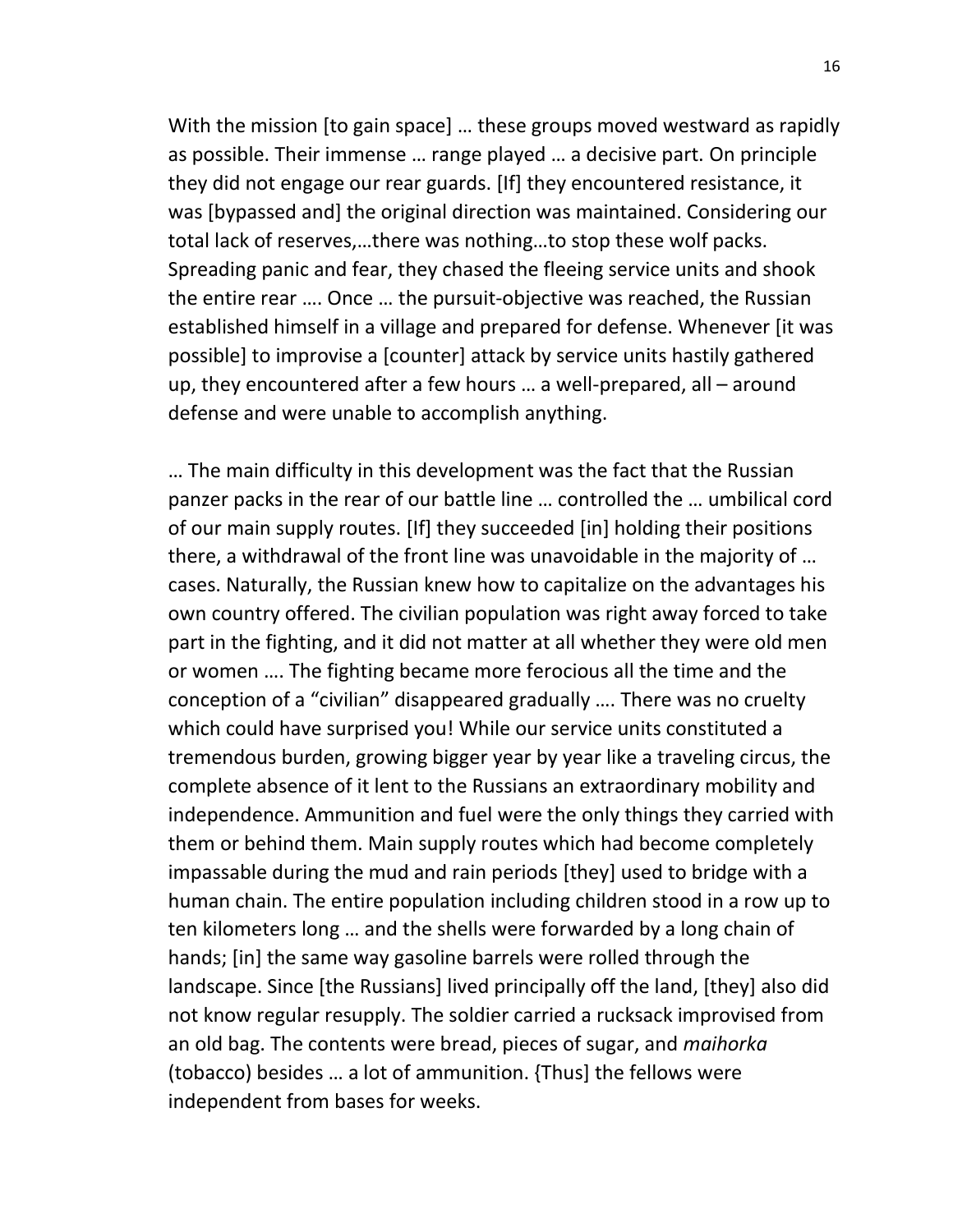The German soldier faced this asset of … improvisation … helplessly. Although the Russian became an example in many ways, our attempts to imitate him remained incomplete and half-hearted. The call for improvisation … in the end was only another word for incapability …. We became more and more uncertain. The wave of fright grew and with it, the panic. An enemy intoxicated with a spirit of attack cannot be stopped … with last-ditch or emergency measures.

Picturing [in the above report] the German soldier, I had in mind the average …. Describing the Red Army, I referred generally to the elite, that is, the guard troops. From the perspective of the vanquished, the Russian appears today to many like a superman. That this is not correct, however, nobody knows better than the "old" divisions of the Waffen SS. We were never affected by disintegration and psychoses described previously but … had learned to beat the opponent at his own game. There was no method of fighting in which we were not superior to the Russians, and there was no attack in which we did not "drive them off in pairs" ….

Although his emphasis was overwhelmingly on the purely military aspects of the war in the East, Peiper did not ignore the factor of "soft power" and German failings (to put it mildly) in that regard and addressed it early in his essay albeit briefly and in bland language. The Leibstandarte had been committed to the southern sector of the Eastern Front, and Peiper commented that

The Ukraine received us as liberators and waited for the proclamation of their independence. The shortsighted setup of our civil-administration created the enemy in the back as … the partisan fighting and was in my opinion a decisive error. It is my [belief] that the backbone of the Soviet Army was broken in the autumn of 1941. If the German politics and propaganda would have had the same … impact as the Army, the war could have been brought to an end … in the same year. Good treatment of the subjugated … would have been the start mass desertion of the enemy. Instead, the contrary was done. One thus created … an 'emergency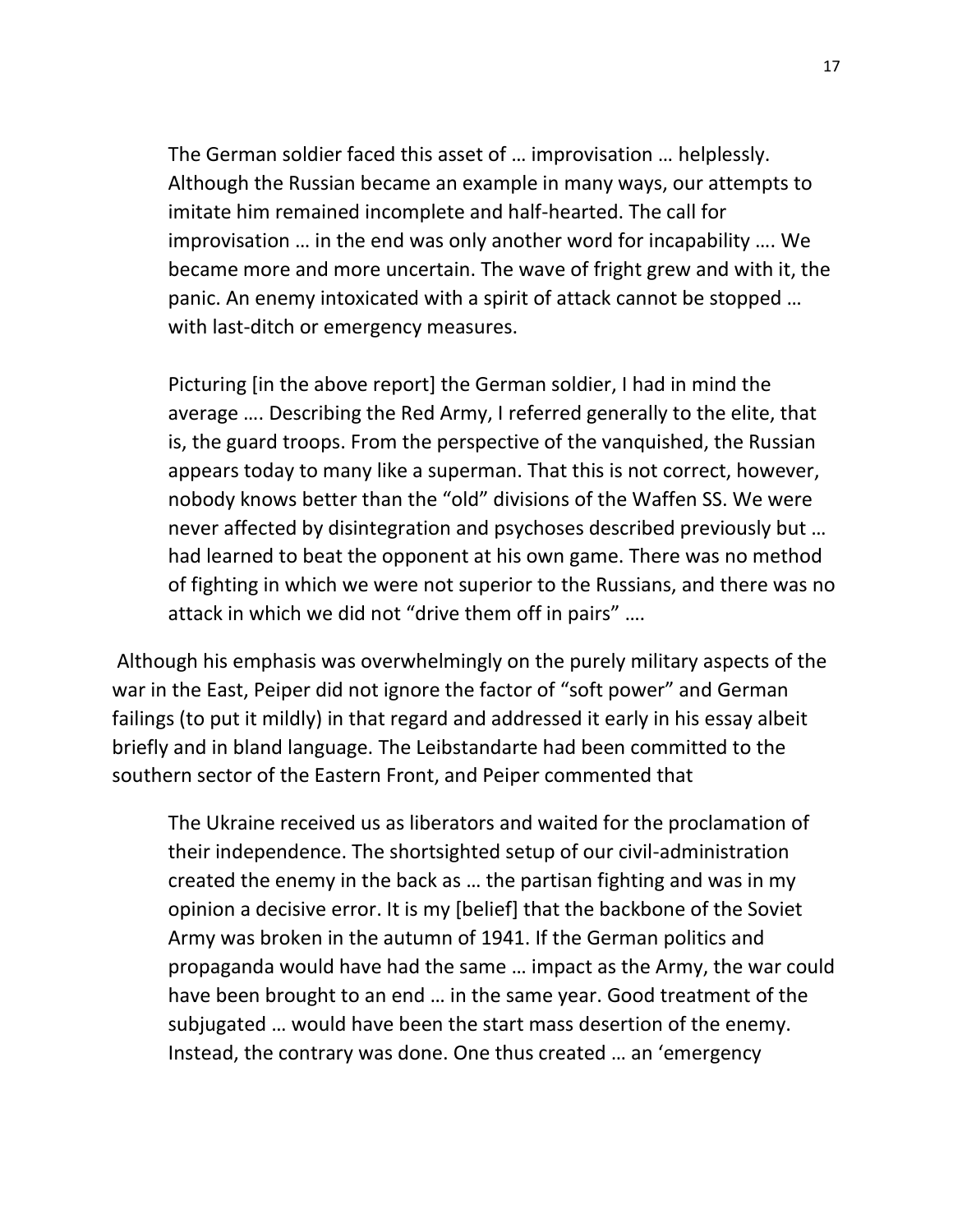organization,' reconciling the national antagonistic trends and opposition and handing Stalin a slogan for a unifying national goal.

Whether Peiper had entertained these reservations at the time is unknown. Ardent Nazi, devoted disciple of Adolf Hitler and protégé of Heinrich Himmler that he was, it is highly unlikely that he would have openly expressed them if he had. In any case, his criticism of German occupation policy was not that it had been inhumane but that it, at least with the benefit of hindsight, had been a key obstacle to German victory not only in Russia, but in Europe generally.

A peace at this time without a doubt would have been within reach and also would have provided us with a time gain of several years and given us protection in the rear for a one-front war in the West.

### **CONCLUDING REMARKS**

Peiper's "reflections" are a unique if minor contribution to the vast array of World War II experiential literature. They are based neither on service as a *Landser* (German "grunt") nor as a high-ranking commander, but as a wellconnected field-grade officer of an elite division of the Waffen SS who had long been in the thick of the savage fighting on the Eastern Front. An unapologetic Nazi who at the time of its writing was about to stand trial for war crimes committed in the West, Peiper was at pains to present himself as a professional soldier possessing valuable insights soberly expressed on the challenges of fighting the Red Army. But following his conviction and sentencing to death for the Malmédy massacre and other crimes committed during the Battle of the Bulge, he defined himself in very different terms. He recalled the war as "a proud and heroic time. Where we were standing was Germany and as far as my tank gun reached was my kingdom." Nor did he attempt to conceal his devotion to Hitler, lamenting that, at the end of the war, "when the Führer was needing his Leibstandarte the most,…fate had separated us from him …." <sup>19</sup>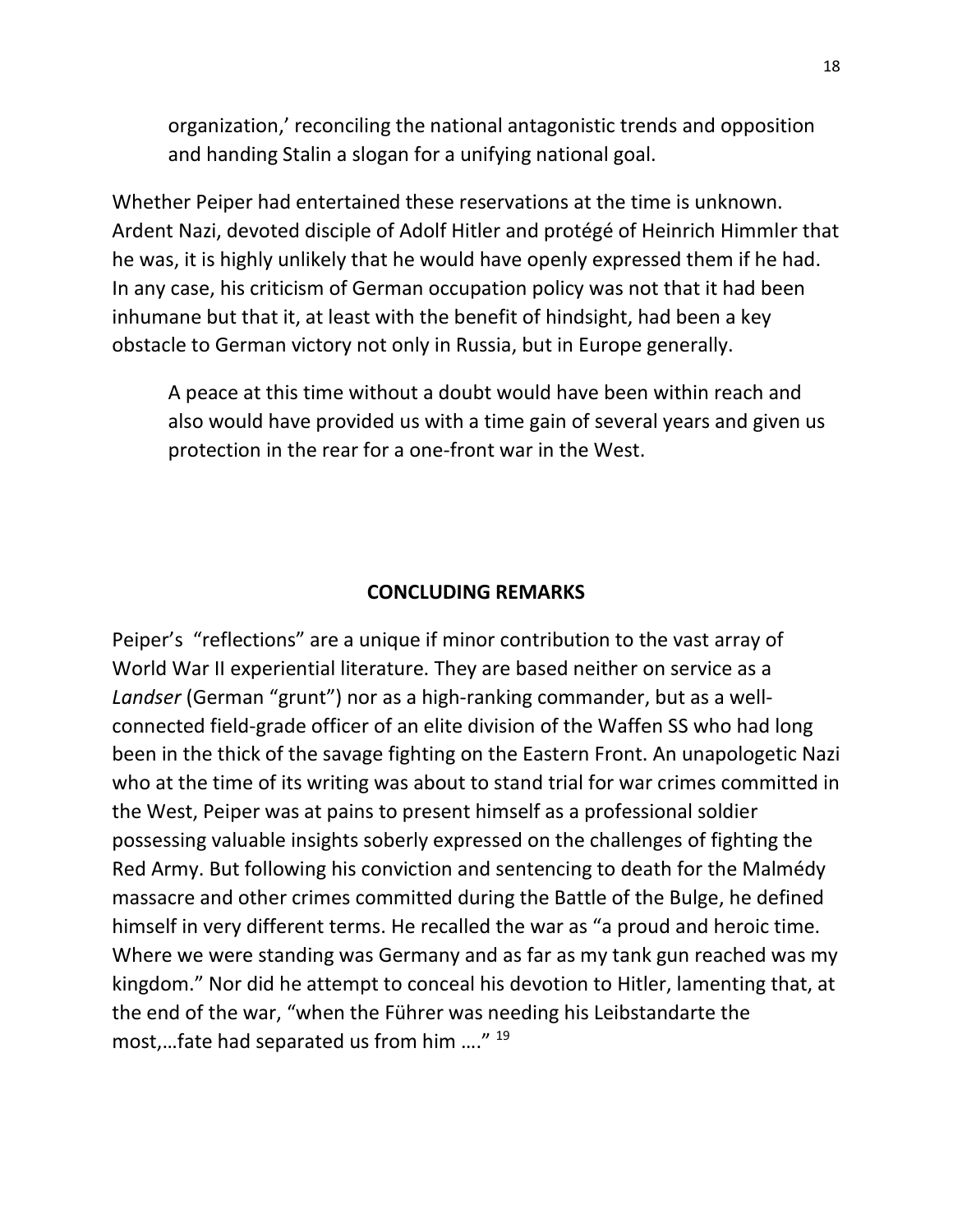Peiper's was a complex and in some respects a seductively appealing personality. But it is hard to quarrel with Peiper biographer Danny Parker's characterization of him as "Hitler' Warrior."

#### **ENDNOTES**

- <sup>1</sup> The best work on Peiper is the exhaustively researched biography by Danny S. Parker, *Hitler's Warrior. The Life and Wars of SS Colonel Jochen Peiper* (Boston, 2014). Parker followed this five years later with his more diffuse *Peiper's War. The Wartime Years of SS Leader Joachim Peiper: 1941-44*  (Barnsley, Yorkshire and Philadelphia, 2019). See also Jens Westemeier, *Joachim Peiper: A Biography of Himmler's SS Commander* (Altglen, Pa., 2007) and Michael Reynolds, *The Devil's Adjutant. Jochen Peiper, Panzer Leader* (New York, 1995).
- <sup>2</sup> Parker, *Hitler's Warrior,* 148.
- $3$  Peiper is referring here to the defensive battles along the Mius River in which the Leibstandarte fought in the winter of 1942. K –G. Klietmann, *Die Waffen-SS. Eine Dokumentation* (Osnabrück, 1965), 78.
- <sup>4</sup> Peiper seems to be alluding to *Generaloberst* Franz Ritter Halder, appointed Chief of the General Staff in August 1938 and relieved of that Office by Hitler in November 1942.
- <sup>5</sup> By "old divisions" of the Waffen SS, Peiper probably meant the first three  $-$ SS Panzer Divisions *Leibstandarte, Das Reich, and Totenkopf*.
- <sup>6</sup> Peiper was given command of such a battlegroup (*Kampfgruppe)* in the late fall of 1943. Parker, *Hitler's War*, 214.
- <sup>7</sup> This was the weapon which during the war replaced the earlier MG 34 as the standard German ground machine gun. Weighing less than 24 pounds, it had a rate of fire of 1200 – 1400 rounds per minute. *Handbook on German Military Forces. War Department Techinical Manual TM-E 30-451*  (Washington D.C., 1945), VII—8.
- <sup>8</sup> Referred to here are the celebrated dial- purpose "88," the less glamorous, *schweres Infanterie Geschütz 33,* and the *Nebelwerfer* multi-tube rocket – launcher. *Ibid.,* VII, 20, 42-43, 88-94.